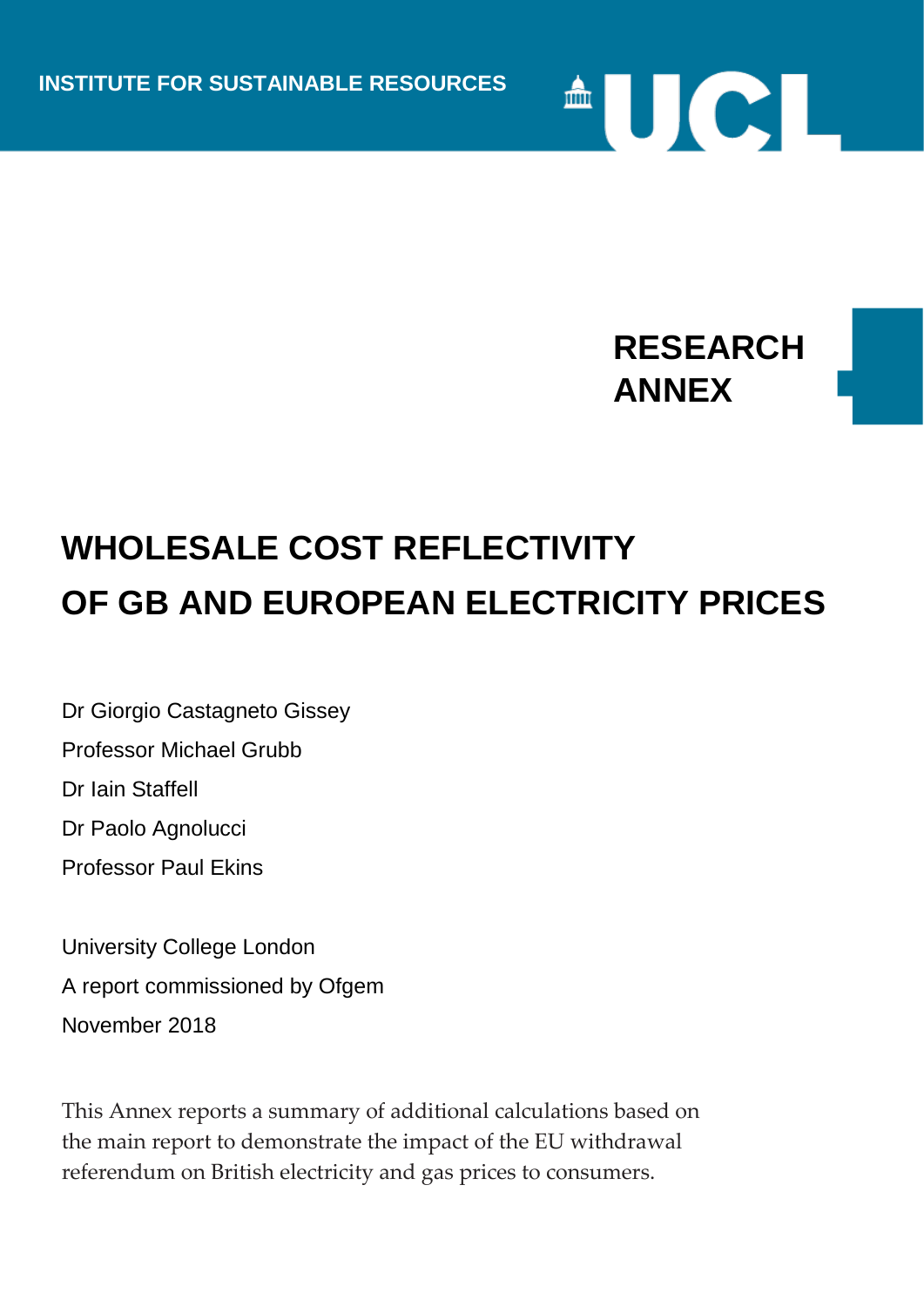## **Annex**

1

## **Impact of the EU withdrawal referendum on British energy prices**

Here we provide the results of additional calculations to show the final impact of the June 2016 exchange rate depreciation on British energy consumers, in terms of higher annual bills for both electricity and gas.

The left panel of Figure 1 shows the behaviour of the GB wholesale **electricity price**, whilst the right panel shows the Sterling to Euro exchange rate. Both are shown between 2012 and 2017, with the black vertical line indicating the 2016 EU referendum date. The electricity price can clearly be seen increasing both in terms of average level and volatility as the exchange rate collapsed.



**Figure 1. Electricity wholesale price (left panel) and the GBP to EUR exchange rate (right) before and after the referendum. The exchange rate against the USD experienced an identical (ca. 15%) fall to the GBP to EUR rate.**

The main report revealed that the effect of the referendum in driving the observed wholesale electricity price increase disappeared when the exchange rate was directly accounted for, leaving no other statistically significant impact on average prices.

The dominant influence was through the exchange rate impact on the cost of generation inputs linked to the drop in the Sterling to Euro and the Sterling to US Dollar exchange rates, which fell by 15% the year after the referendum vote. UCLINSTITUTE<br>
UCLIN<br>
UCLINSTITUTE<br>
UCLINSTITUTE

This suggests the exchange rate is the sole mechanism through which the effect is manifested. With wholesale costs accounting for over a third of the final electricity price to consumers<sup>1</sup>, the impact of the referendum on exchange rates therefore appears to correspond almost

<sup>1</sup> https://www.ofgem.gov.uk/publications-and-updates/infographic-bills-prices-and-profits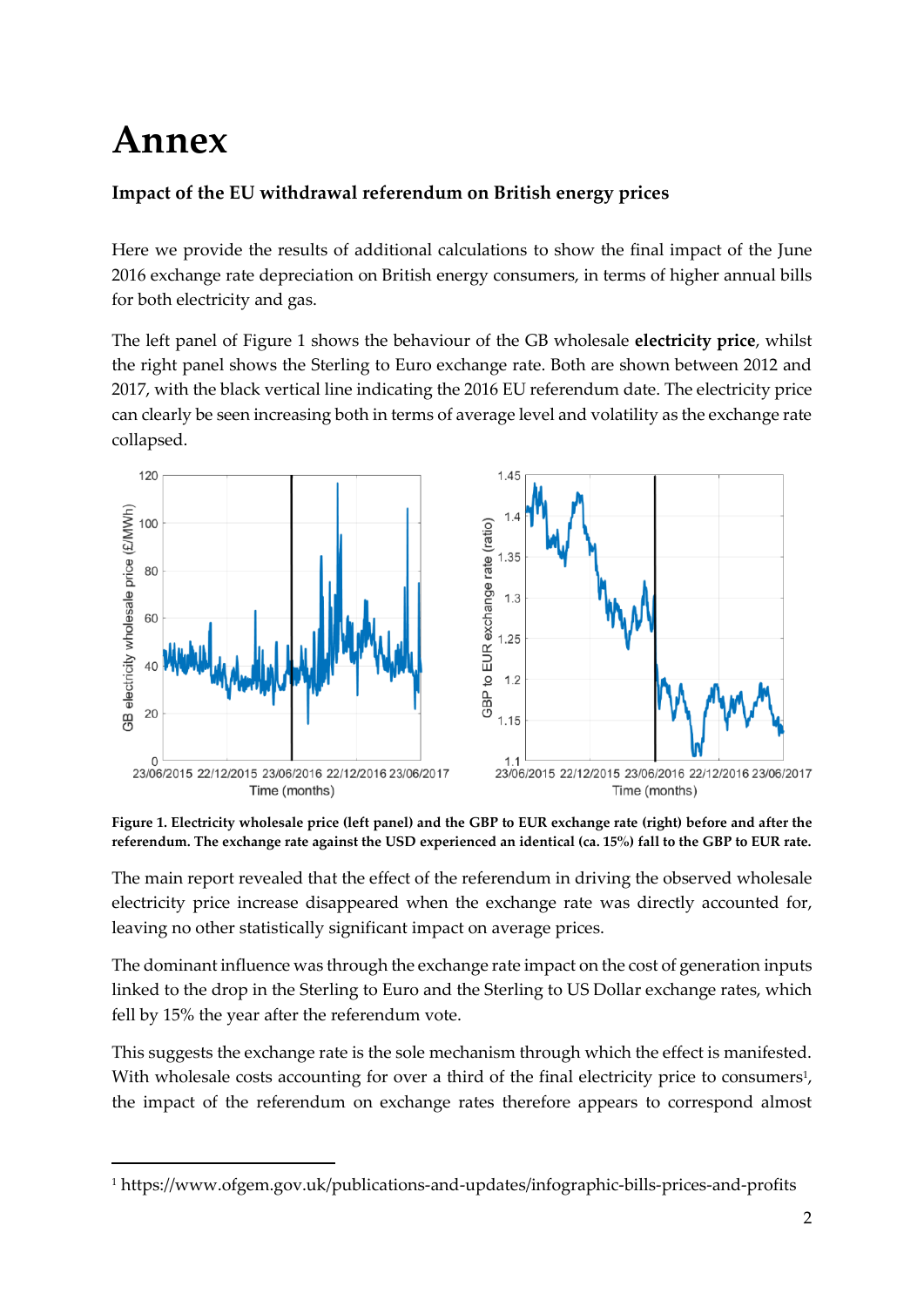exactly to the 2016/2017 increase of about 6% in retail electricity prices<sup>2</sup>. Hence, the exchange rate impact on wholesale electricity costs accounted for nearly all of the observed increase in domestic retail electricity prices.

This is precisely the extra amount that households have paid the year after the 2016 Brexit referendum. Because of the subsequent fall in exchange rates, the wholesale cost of both gas and electricity imports (via interconnectors) rose. Our work demonstrates that the price increase seen in GB electricity was due to this impact.

| One year after 23 June 2016 referendum                    | Electricity | Gas    |
|-----------------------------------------------------------|-------------|--------|
| Change in wholesale price (%)                             | 0.18        | 0.16   |
| Share of wholesale costs in energy bill (%)               | 0.34        | 0.39   |
| Change in retail prices (due to exchange rate) (% change) | 0.06        | 0.06   |
| Average consumption per year (kWh)                        | 3,800       | 15,000 |
| Average bill before referendum $(E)$                      | 586         | 650    |
| Average price before referendum (£/kWh)                   | 0.15        | 0.04   |
| Average price after referendum $(E/kWh)$                  | 0.16        | 0.05   |
| Average bill after referendum $(E)$                       | 621.34      | 689.42 |
| Change in annual payment from referendum $(E)$            | 35.34       | 39.42  |
| Change in dual payment from referendum $(E)$              | 74.76       |        |

**Table 1. Calculations showing how electricity and gas bills changed after the referendum exchange rate depreciation. Two decimal places are shown.**

The average wholesale price of British electricity rose by 18% the year after the 2016 EU withdrawal referendum. This translates into a £35.3 increase for electricity, an addition of 6% to average consumers bills, which is almost exactly what customers saw. In other words, consumers paid nearly £1 billion more for electricity due to the exchange rate impact<sup>3</sup>.

In addition to this increase, electricity prices have become much more volatile, which adds to the costs of managing the electricity system. The report shows that the volatility of electricity wholesale prices was subject to a statistically significant increase the year after the referendum compared to the year before, and this was most likely associated with the difference between the volumes of Sterling to US dollars traded in the two periods.

1

<sup>2</sup> Domestic retail electricity price data was retrieved from BEIS (2018). Please refer to the main report for this reference.

<sup>&</sup>lt;sup>3</sup> The numbers of electricity and gas consumers in the country used to derive the total increase in costs to consumers are from https://www.ofgem.gov.uk/publications-and-updates/recordnumber-customers-small-and-medium-sized-suppliers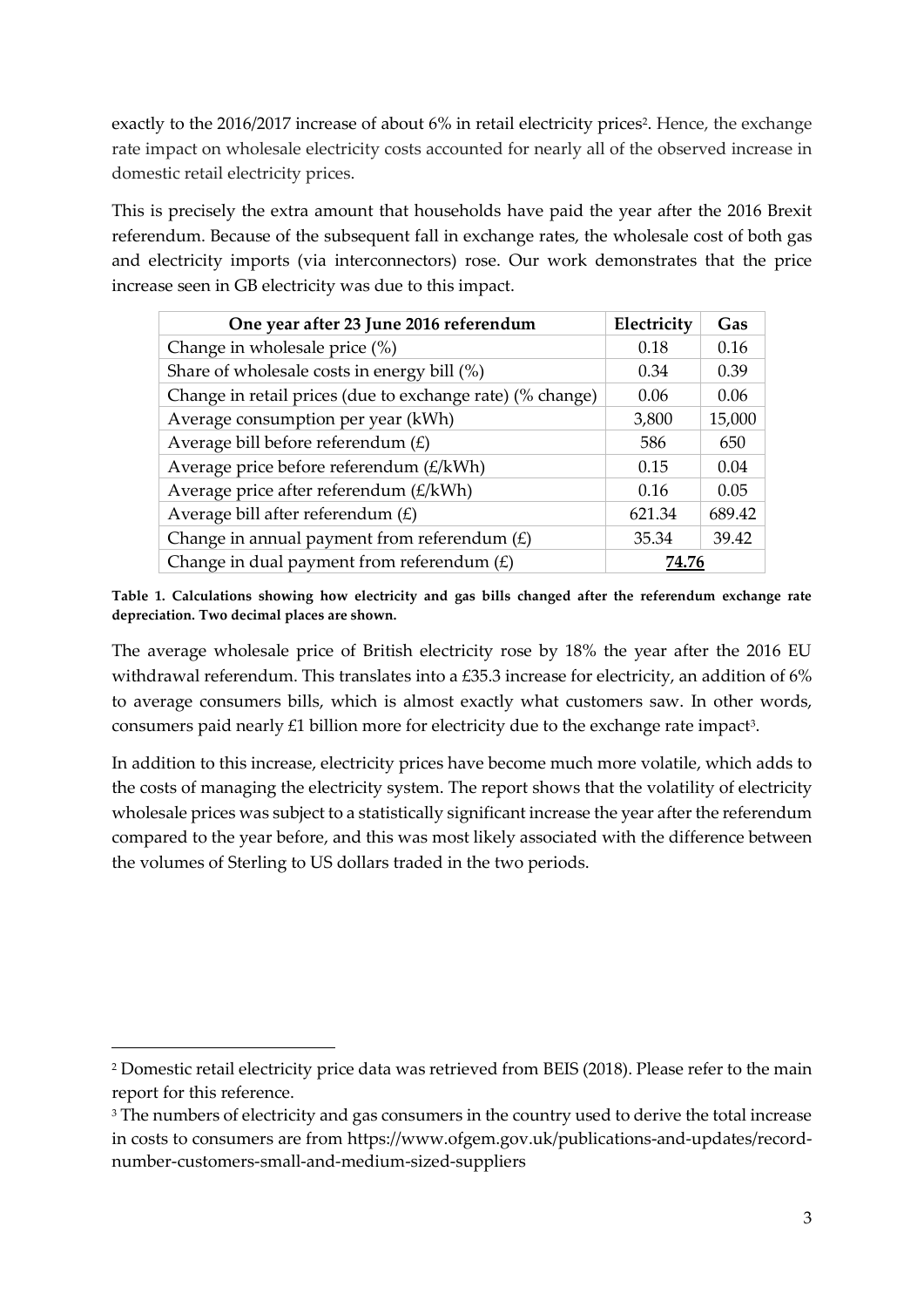| Variable                          | Coefficient            | z       | LCI      | <b>UCI</b> |
|-----------------------------------|------------------------|---------|----------|------------|
| Load                              | 0.00003<br>(0.00005)   | 0.55    | 0.00     | 0.00       |
| Gas price                         | 0.58<br>(0.67)         | 0.87    | $-0.72$  | 1.88       |
| Coal price                        | $-0.13$<br>(0.30)      | $-0.44$ | $-0.71$  | 0.45       |
| Oil price                         | $-0.24$<br>(0.17)      | $-1.44$ | $-0.57$  | 0.09       |
| Carbon price                      | $-30.98$<br>(25.53)    | $-1.21$ | $-81.03$ | 19.06      |
| Variable renewable generation     | $-0.00002$<br>(0.00)   | $-0.15$ | 0.00     | 0.00027    |
| EU referendum (Boolean indicator) | $0.51***$<br>(0.16)    | 3.15    | 0.19     | 0.84       |
| Interconnection flows index       | $0.03***$<br>(0.00482) | 6.55    | 0.02     | 0.04       |
| <b>GBP/EUR</b>                    | $-16.41$<br>(29.45)    | $-0.56$ | $-74.13$ | 41.32      |
| GBP/USD                           | $-8.94$<br>(23.08)     | $-0.39$ | $-54.18$ | 36.31      |
| Winter                            | 0.50<br>(0.27)         | 1.86    | $-0.03$  | 1.02       |
| Spring                            | 0.33<br>(0.21)         | 1.57    | $-0.08$  | 0.73       |
| Fall                              | $0.62**$<br>(0.25)     | 2.51    | 0.14     | 1.11       |
| Constant                          | 0.47<br>(0.40)         | 1.18    | $-0.31$  | 1.24       |
| ARCH L1                           | 0.08<br>(0.09)         | 0.85    | $-0.10$  | 0.25       |
| GARCH L1                          | $0.52***$<br>(0.19)    | 2.72    | 0.15     | 0.89       |
| df                                | 6.63<br>(1.58)         |         | 4.37     | 11.05      |

**Table 2. Conditional variance model of GB electricity prices between 2014 and 2017. LCI = Lower Confidence Interval; UCI = Upper Confidence Interval. LL -2018.60; df 31.00; Wald χ2(13) 1431.71; Prob>χ2 (model) P<0.0001; AIC 4099.20; BIC 4243.91; Q(l) 8.3099; p 0.14. One, two and three asterisks indicate statistical significance at the 10%, 5% and 1% significance levels.**

As shown in Table 2 – which reports the 2014–2017 GB electricity price conditional variance model results – the impact of the Boolean indicator accounting for the period following the referendum date implies substantially higher electricity price volatility following the vote.

The volatility of electricity wholesale prices was subject to a statistically significant increase of 51% in the year after the vote compared to the year before. This impact on volatility may more easily be appreciated by inspecting the first differences of the electricity price after June 2016, as shown in Figure 2.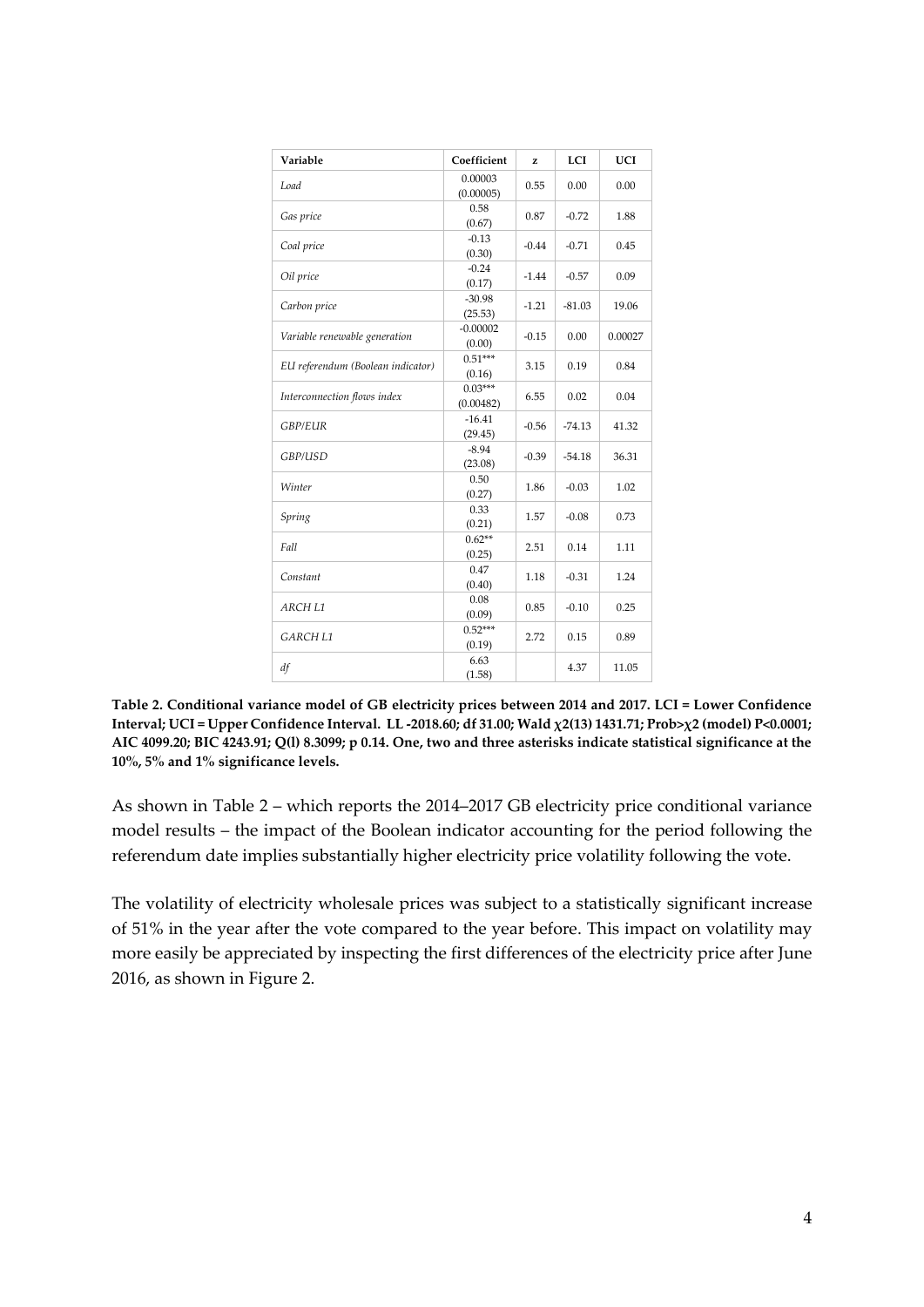

**Figure 2. Electricity price first difference since 2012 and during the 23 June 2016 EU referendum (circled).**

Furthermore, we found a stabilising effect of gas price volatility transmission toward GB electricity price volatility in 2017. An increase in the volatility of gas prices was associated with a 61% drop in GB electricity price volatility during that year, whilst there was no statistically significant impact in 2016.

The wholesale **natural gas price**, which makes up 39% of the gas price paid by consumers<sup>4</sup> increased by 16% due to the exchange rate depreciation. This resulted in a 6% increase in retail gas prices, or £39.4 on the average bill (or £0.9 billion). As with electricity, gas prices also became more volatile after the referendum. The standard deviation of wholesale gas prices increased 60% the year after the vote.



**Figure 3. The variability and level of GB gas prices increased after the mid-216 referendum.**

Together the electricity and gas price rises have added  $E75$  to the dual bill of an average UK consumer. Of course, the energy bills of those using more energy than the average will have increased by more (and those using less by less).

-

<sup>4</sup> https://www.ofgem.gov.uk/consumers/household-gas-and-electricity-guide/understandyour-gas-and-electricity-bills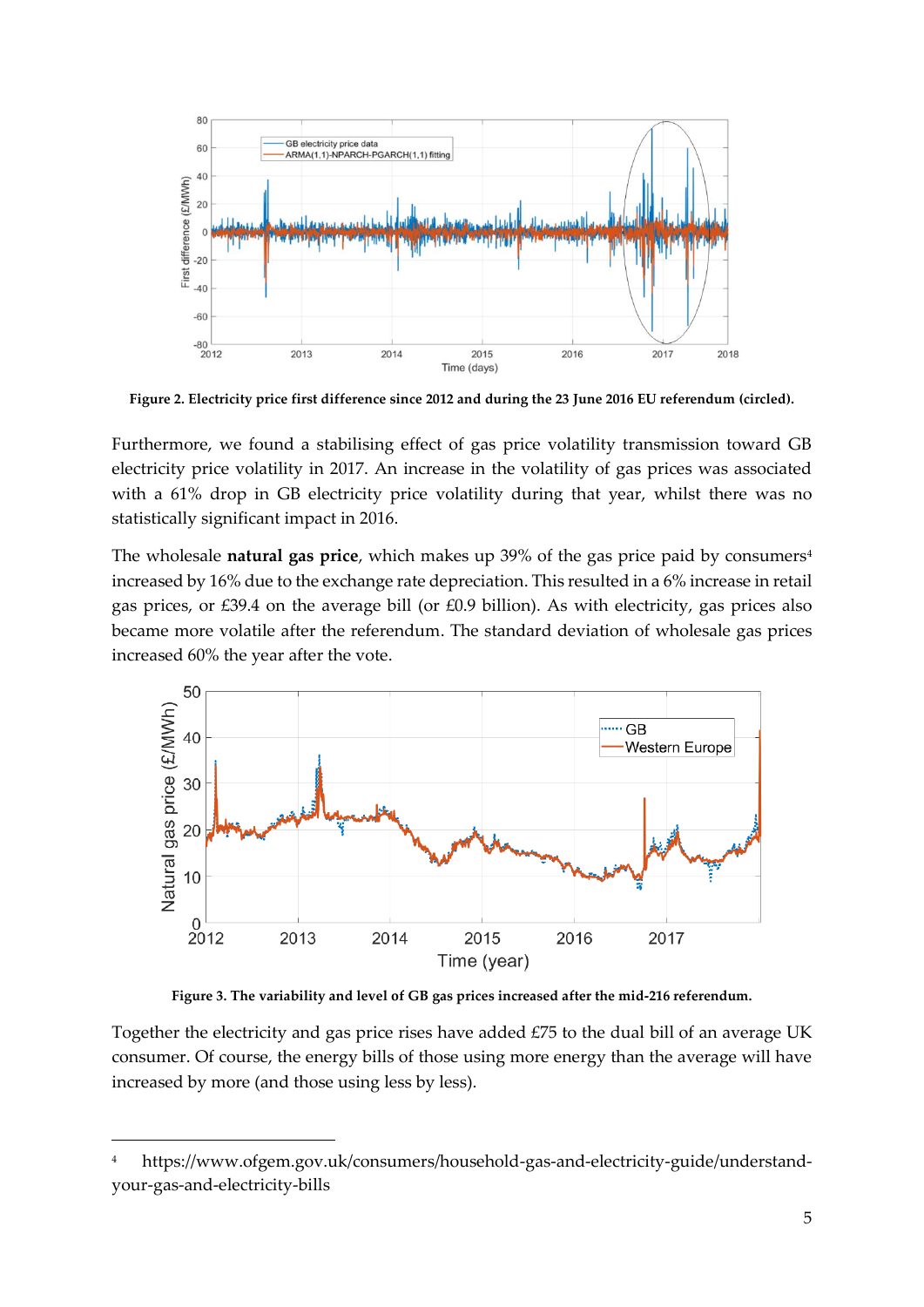We also have calculated that, should a hard Brexit lead to a further depreciation of Sterling, to Sterling-Euro parity, the typical consumer's bill would subsequently rise by a further £61, with £29 deriving from higher electricity bills and £32 from higher gas bills. This corresponds to consumers having paid in excess of £0.8 billion for electricity and £0.7 billion for gas.

| One year after exchange rateparity-inducing hard Brexit   | Electricity | Gas    |
|-----------------------------------------------------------|-------------|--------|
| Change in wholesale price (%)                             | 0.15        | 0.13   |
| Share of wholesale costs in energy bill (%)               | 0.34        | 0.39   |
| Change in retail prices (due to exchange rate) (% change) | 0.05        | 0.05   |
| Average consumption per year (kWh)                        | 3,800       | 15,000 |
| Average bill before referendum $(E)$                      | 586         | 650    |
| Average price before referendum $(E/kWh)$                 | 0.15        | 0.04   |
| Average price after referendum $(E/kWh)$                  | 0.16        | 0.05   |
| Average bill after referendum $(E)$                       | 614.75      | 682.07 |
| Change in annual payment from referendum $(E)$            | 28.75       | 32.07  |
| Change in dual payment from referendum $(E)$              | 60.82       |        |

**Table 3. How electricity and gas bills would change (all else held constant) after a new exchange rate depreciation that would bring to parity between Sterling and Euro. Two decimal places are shown.**

The above calculations assume a further collapse of the exchange rate to 1, so a drop by 12% from the 3 November 2018 exchange rate level of 1.14. The change in annual bills is calculated assuming everything else is held constant and considers the annual period between 29 March 2019 and 29 March 2020. These calculations also assume that the exchange rate change impact has the same proportional effect on energy wholesale prices as for the calculations reported in Table 2.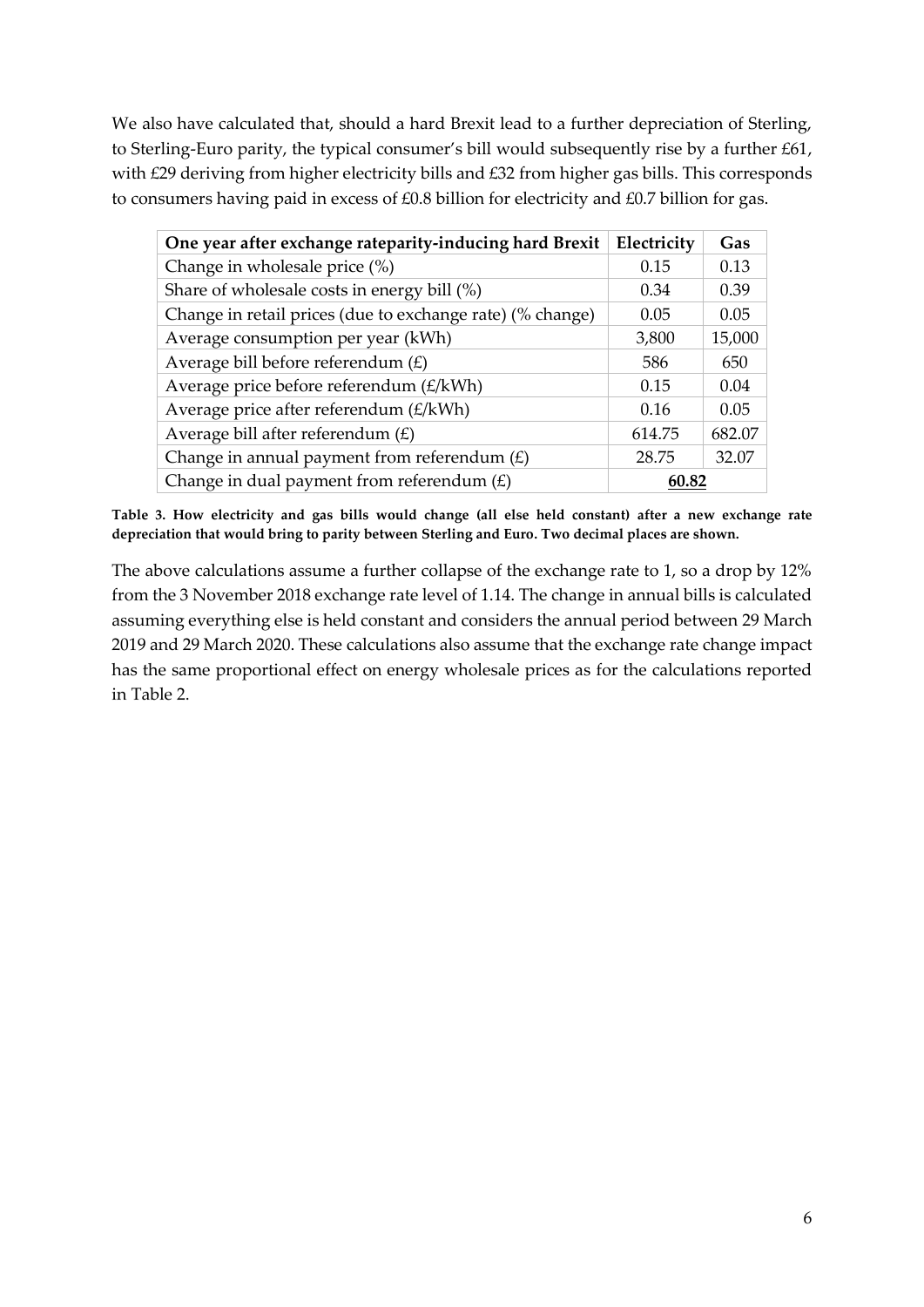## *References*

Any data not directly referred to here is referenced in the main report.